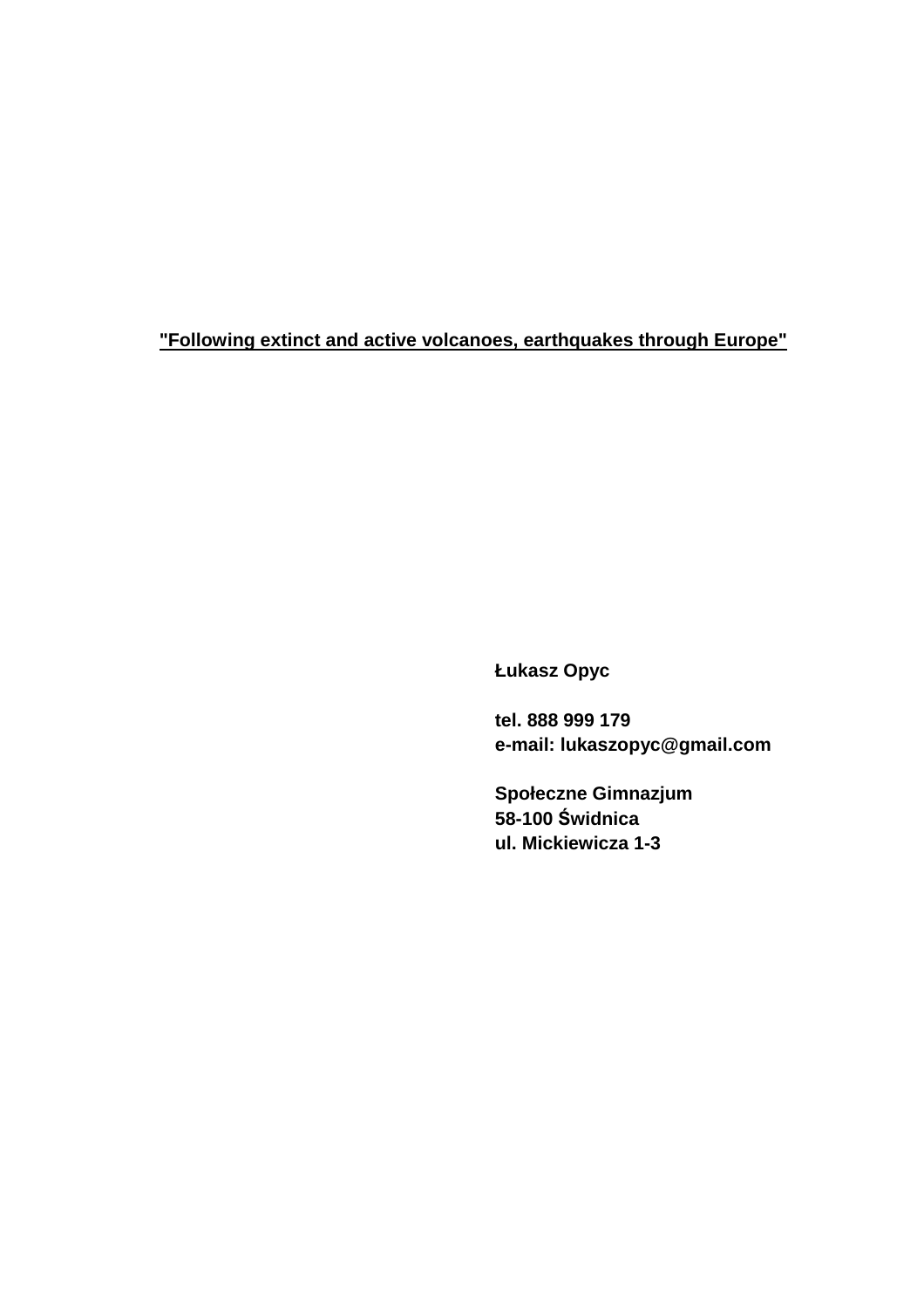# LESSON WITH AREAS OF GEOGRAPHY

### TRIP ROUTE:

# WROCŁAW - JAWOR - MYŚLIBÓRZ - MAŁE ORGANY MYŚLIBORSKIE - WĄWÓZ MYŚLIBORSKI - MYŚLIBÓRZ - CZARTOWSKA SKAŁA - SĘDZISZOWA - WIELKIE ORGANY WIELISŁAWSKIE - WILKÓW - WILCZA GÓRA - ZŁOTORYJA - WROCŁA

#### Time:

Wrocław - Myślibórz (road 1:15) Myślibórz - Małe Organy Myśliborskie - Wąwóz Myśliborski - Myślibórz (stop 1:30) Myślibórz - Czartowska Skała - Wielkie Organy Wieslisławskie (road 0:25) Wielkie Organy Wieslisławskie (stop 0:30) Wielki Organy Wielisławskie - Wilcza Góra (road 0:20) Wilcza Góra (stop 0:30) Wilcza Góra - Złotoryja - Wrocław (road 1:30)

#### Subject: Volcanism and earthquakes.

#### Lesson Objectives:

The student knows:

- Construction of a volcano,
- The effects of volcanic activity.

The student understands:

- Concept: an earthquake, volcano, lava magma eruption, crater, caldera, chimney, volcanic bomb.

The student is able to:

- Discuss the construction of a volcano

- Indicate the relationship between the presence of volcanoes and distribution of lithospheric plates,

- Indicate on the map examples of volcanoes and earthquakes,
- To discuss the effects of volcanic activity and earthquakes,
- Clarify the causes of earthquakes and volcanoes.

The student is able to:

- Analyze data, events and draw conclusions.

Methods: talk, work with a map, work with text.

Type lessons: introduction of a new material.

Form of work organization: the collective, individual, group.

Didactic Handbook, job card student, tourist map of the region, map of Europe, Internet.

Tok Class field: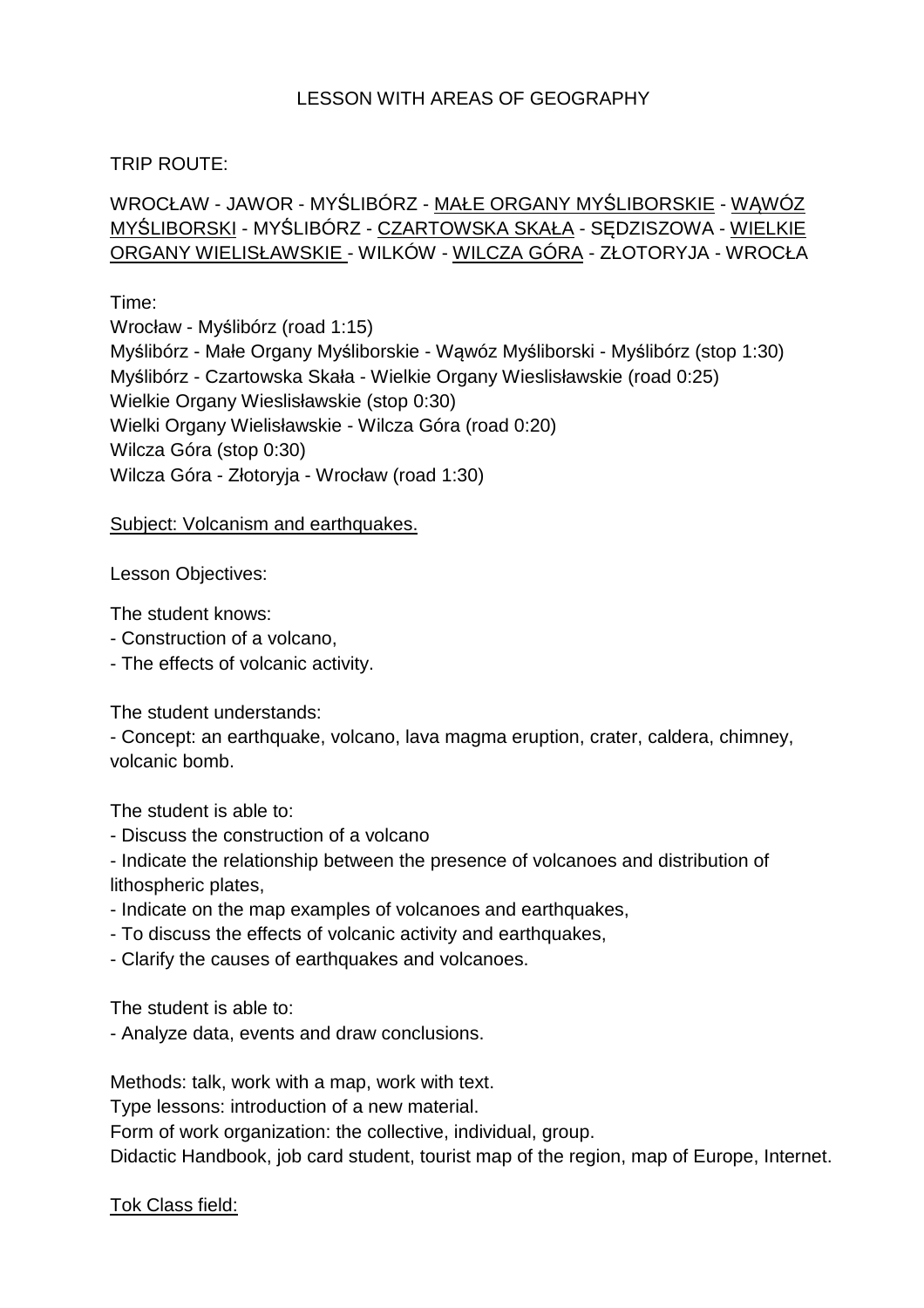1. During the bus ride from Wroclaw to Myslibórz teacher introduces students to do homework field. Gives the processes occurring inside the Earth. Repeats label construction of the lithosphere. Explains the action taking place in the zone of subduction and plate collision. It describes a brief history and geology of the Sudeten Foothills Kaczawskie.

2. Explanation of the causes of earthquakes and concepts hypocenter and epicenter.

3. At each of the stops, students perform tasks in the worksheet, using different teaching aids. Teacher or guide sudecki leads the group and presents the basic issues. Students work on the received cards. Optionally, on a trip, you can visit Złotoryja (Gold Museum, The Gold Mine "Aurelia", Old Town).

4. On the way back the teacher sums up the trip and the most important issues. Collects labor card, which will be evaluated.

Issues and important points excursions:

Małe Organy Myśliborskie

- the phenomenon of volcanic (magma and lava)
- construction of a volcano
- volcanic eruption products (solid, liquid and gaseous)

Wąwóz Myśliborski

- types of earthquakes
- distribution of earthquakes (Sudeten Marginal Fault as an old zone earthquakes)
- the effects of earthquakes
- strength and scale of earthquakes

Czartowska Skała

• types of volcanoes (slotted, conical - occurring former Foothills Kaczawa).

Wielkie Organy Wielisławskie

- types of extrusive igneous rocks
- different age of volcanism in the Sudetenland
- operation of volcanic rocks
- change the landscape by man
- protection of areas of old volcanic regions on example of Kaczawskie
- tourism "Kraina Wygasłych Wulkanów"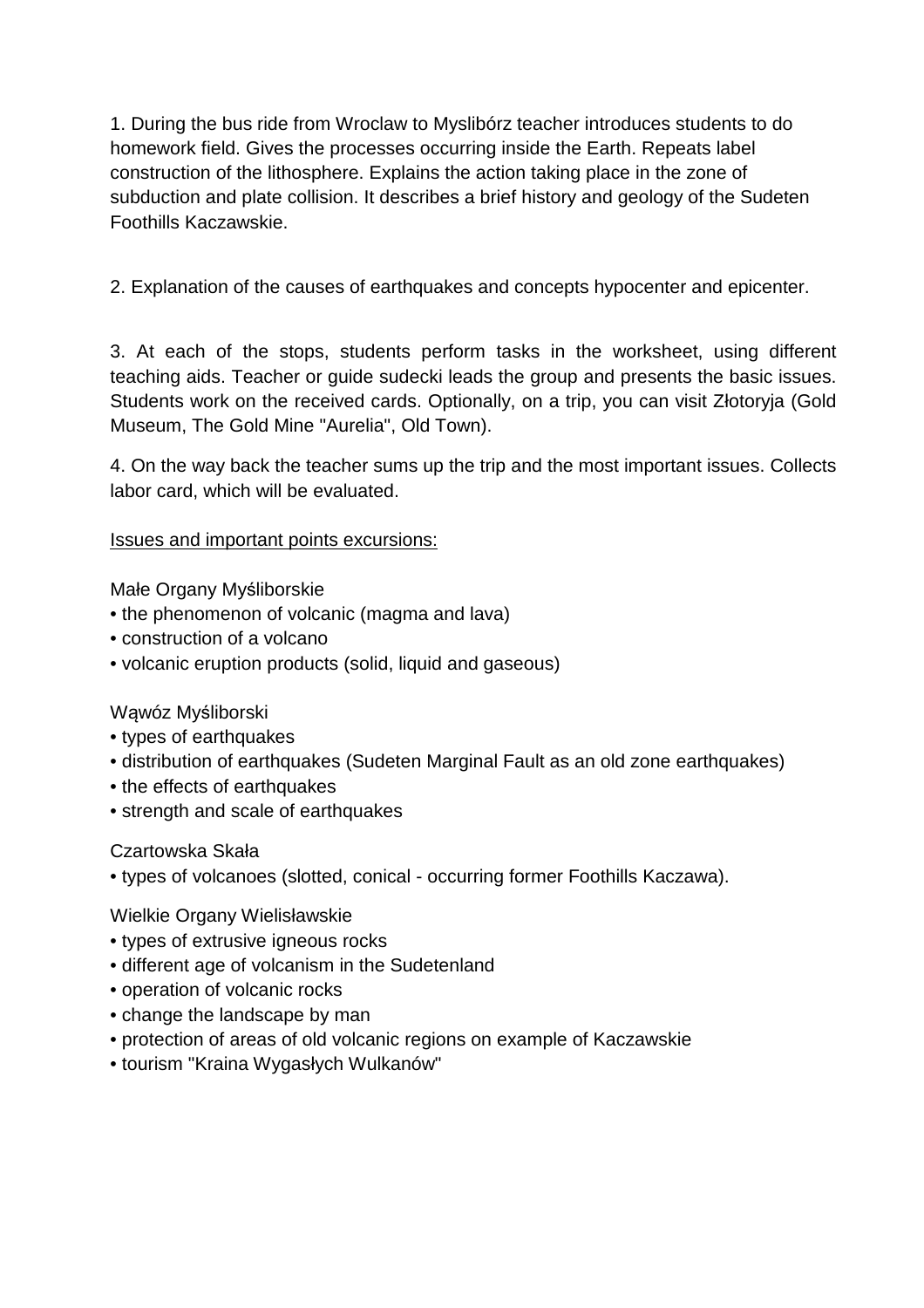### Kaczawskie Plateau

Kaczawskie Lower Silesia charming at any time of year, but especially in spring, when the small hills and single trees grow more than juicy plane blooming rape. But when talking about volcanoes in Polish, no area Złotoryja much we would have to say. Contrary to the belief volcano was never Snow White or Sleza. In contrast, the Silesian Fujiyama not without reason called haircut, the highest peak keynote volcanoes Kaczawskie Plateau. In the vicinity of Mysliborz pillow lavas indicate undersea volcanic eruption already 500 million years ago. Famous authorities Wielislawskie near Swierzawa is the result of volcanism before 300 million years. However, most of the smoking craters appeared about 20 million years ago. The youngest volcanoes, much higher than the current vertices, built from slag and ash, were the most explosive, spitting streams of lava. Classic volcanic cones disappeared from the landscape of the Lower Silesia region several million years ago. Erosion survived only because volcanic chimneys, where the lava slowly froze in the form of basaltic rocks. It was then that a network of cracks reminds pipe organ, extraordinary work of nature from the time when a person has not yet had nothing to say.

### Małe Organy Myśliborskie

Hidden in the backwoods, great unveiling of vertical basalt pillars at the top of Rataj (350 m asl). It looks like a rock pulled by giant claws. Authorities are almost 30-meter long remnant of the volcano destroyed the forces of nature. After the cone and crater there is no trace. It survived only basalt nek filling the interior of the volcanic chimney. Fifteen minutes walking from the Myślibórz Jaworem.

# Gorge Myśliborski

The provision of nature, is located at the foothills Kaczawa the river Jawornik. It located in the eastern part of the Landscape Park Chełmy. The area of the reserve flora and geological is a fragment of a wooded valley brook Jawornik. Reserve was created primarily to protect the one in Lower Silesia position very rare, protected ferns's tongue ordinary occurring on the rocks and the surrounding natural forest of mixed oakhornbeam stand and other rare plants. The clear waters of the brook is an interesting chunk Hildebrandia rivularis. In the reserve were also protect the oldest parts counrty, they are relics of an undersea volcanism - pillow lavas and other rock transformed from the Paleozoic, mostly lawns, greenstone schists and diabase and Ordovician shales and phyllites, belonging to the metamorphic Kaczawa. From a later period of the Alpine protected edge terrain in which there Paleogene surface alignment with relics of basaltic volcanism land of the Tertiary period.

# Czartowska Skała

Inconspicuous, yet disturbing hill next to the road from Jawor to Swierzawa (463 m asl). It surprises as a great vantage point to Kaczawskie and Giant and valuable example of activity shield volcano, characterized by a lack of violent eruptions. Basaltic cone with steep slopes traces of volcanic lava core and cover.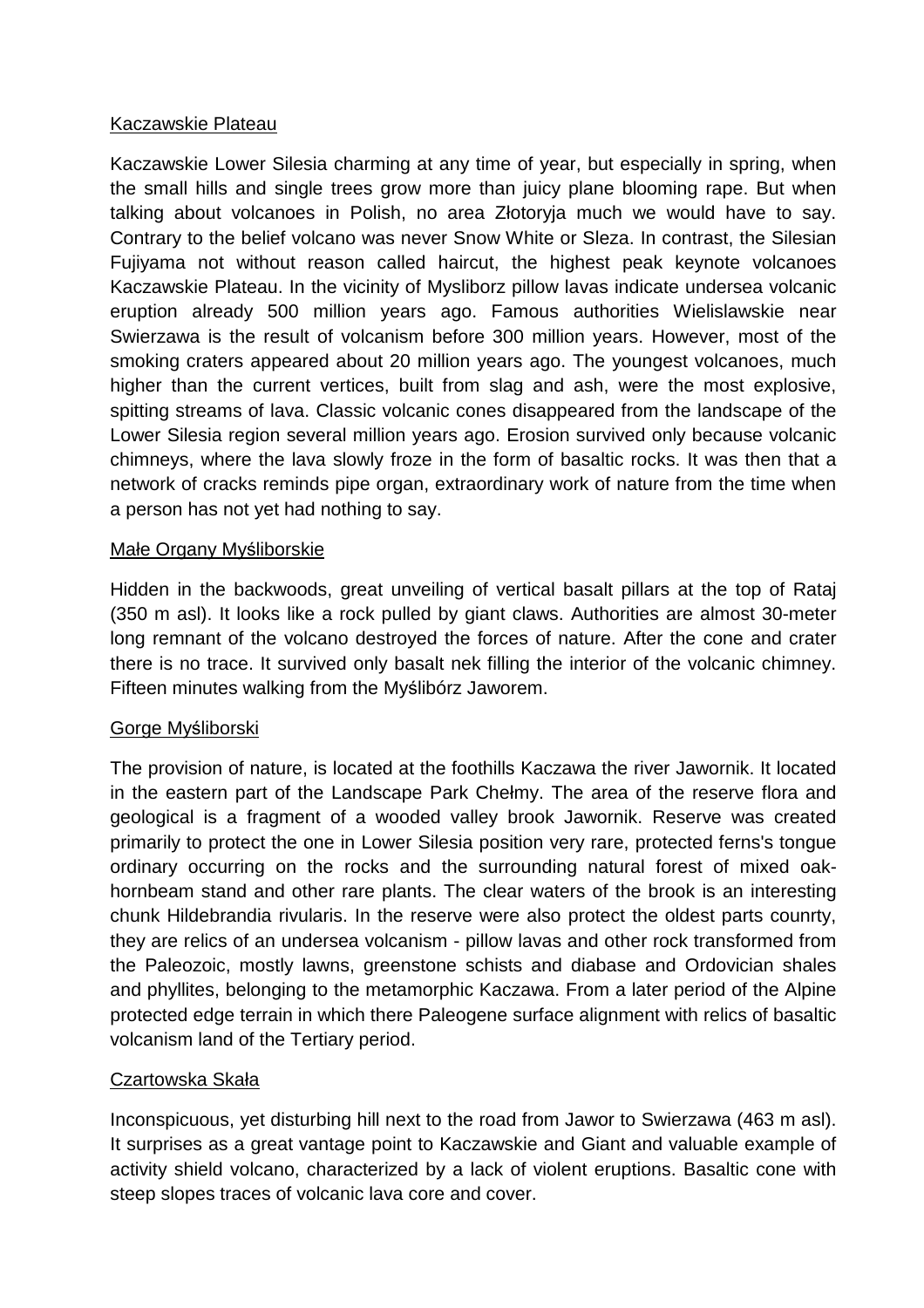### Wielkie Organy Wielisławskie

Fantastic, steep cliff on the slope Wielisławki (375 m above sea-level) is situated on the banks of the Kaczawa in Sędziszowa in Świerzawa. Impressing size (nearly 80 meters high) and the structure of the pole deceptively resembling organ pipes. This quartz porphyry color caused by the solidification of magma in the volcanic chimney. The organs leads a scenic path that can overcome the car. Unfortunately, it is easy to overlook on the main asphalt road.

### Wilcza Góra

Demonic up under Zlotorya (367 m asl). One of the most amazing natural wonders in Lower Silesia. Nek representing almost the whole cross-section of the chimney with the phenomenon of volcanic basalt in the form of a rose, the pillars of fancy, star-shaped layout. An interesting fact is unparalleled elsewhere vegetation and the Wolf and the Bear's Den, the caves at the foot of the mountain, reached by hiking trail. He is credited working here for a hundred years, the quarry is unveiling unique, the most attractive geological layers. However, the same mine devouring werewolf threatening to all that the volcanic neku most valuable. A small consolation is that the local basalts were used to build the Palace of Culture in Warsaw and the North Port of Gdansk.

# Ostrzyca Proboszczowicka (visible during the tour)

The highest elevation Kaczawskie Foothills (501 m asl) called the Silesian Fujiyama. Dominating the flat surroundings chimney of an extinct shield volcano forested. At the top of the basalt deforested, picturesque rocks and unique vegetation leads 445 stairs. Great vantage point of the Giant Mountains and the Mountains. Especially in May, when the mountain emerges from the endless expanses of blooming rape. Ostrzyca closest to the Bełczyny and pastors.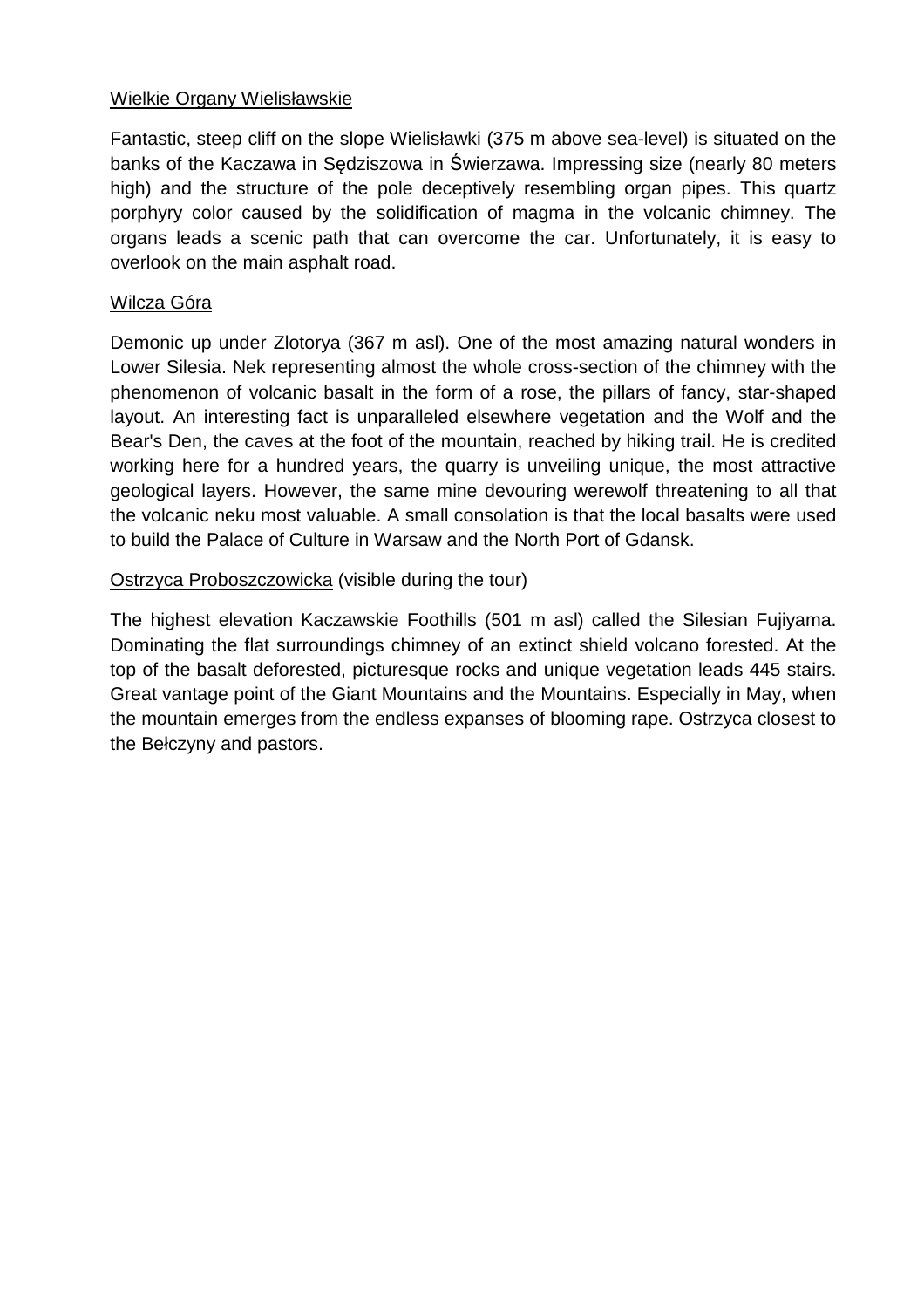**First and last name: .....................................................................................** 

**Worksheet student I - Gorge Myśliborski and Male Organy Mysliborskie. 1. Enter the difference between magma and lava.**

**2. Describe the construction of the volcano. Arrows point to the items shown in the figure.**



**3. On the world map mark the location of earthquakes and volcanism.**

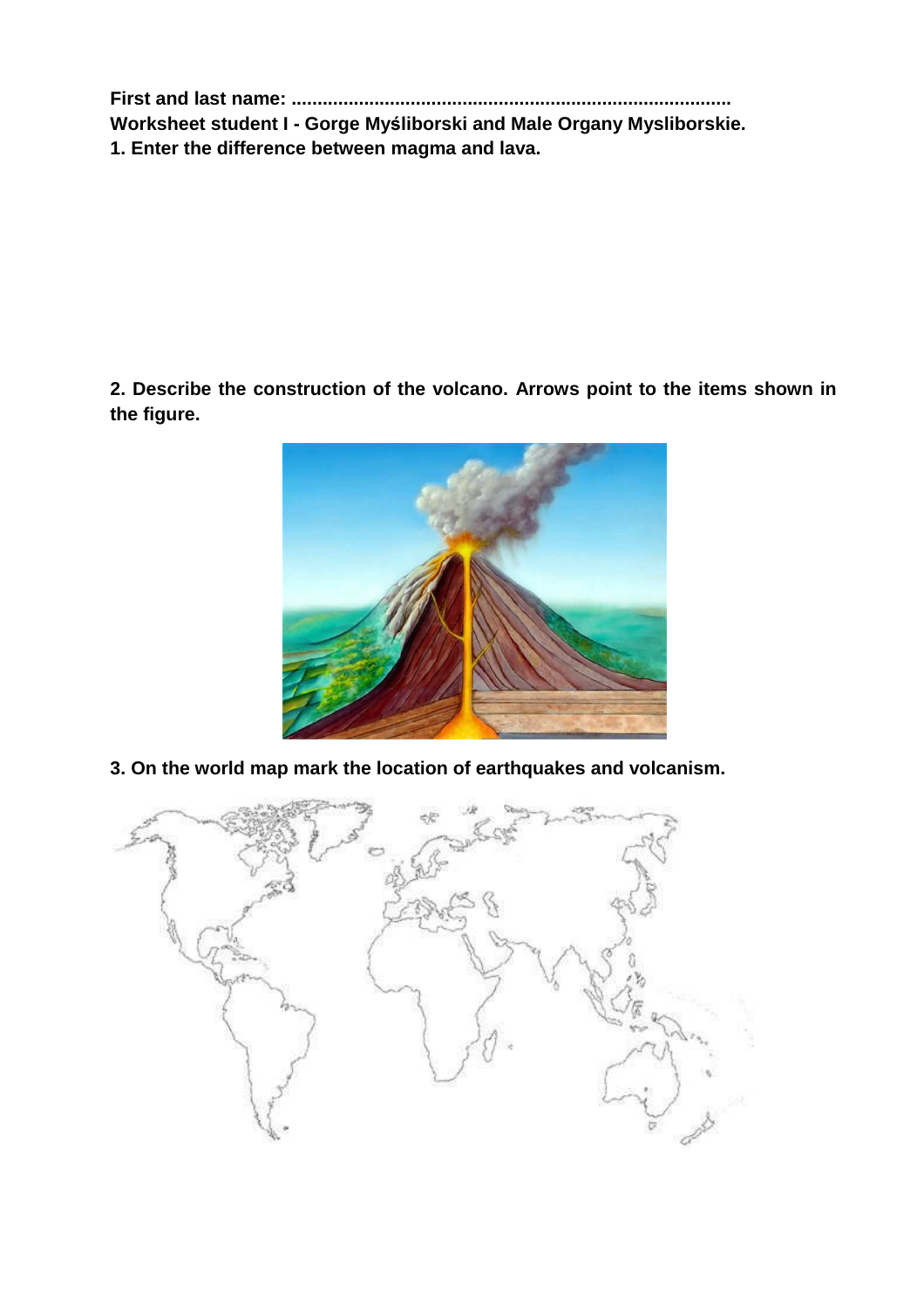**4. Replace the products of explosion of volcanoes. Emphasize that occurred in** 

**the Kaczawa Plateau.** 

- **Fixed:**
- **Liquid:**
- **Gas:**
- **5. Types of volcanoes:**
- **because of the shape:**
- **because of the types of eruptions:**
- **6. Enter the effects of earthquakes and volcanism.**

**7. Replace the rocks occurring in the Canyon Myśliborski and Małe Organy Myśliborskie (enter the geologic period of their creation).**

**First and last name: .....................................................................................**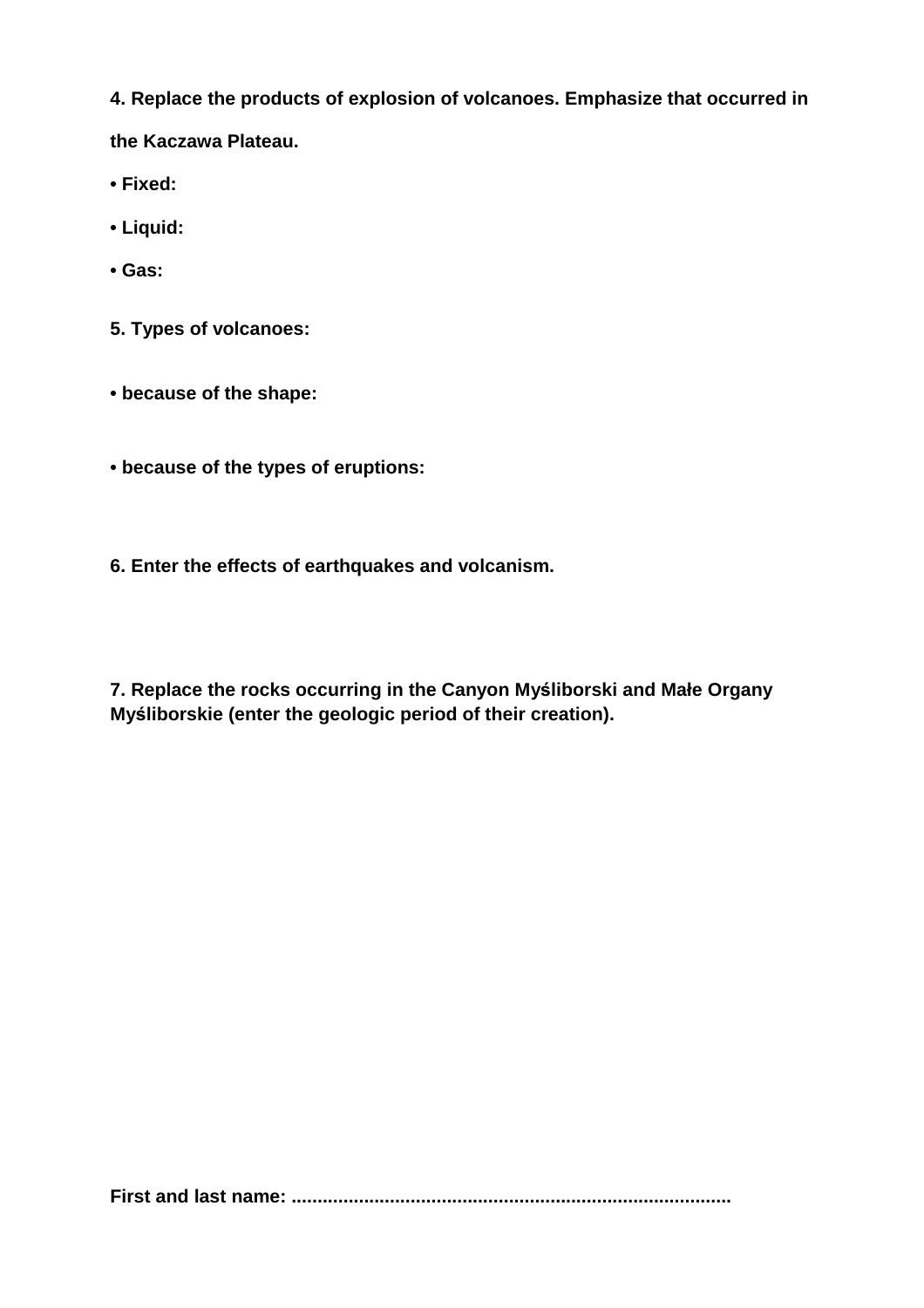**Worksheet student I - Wielkie Organy Wielisławskie - Wilcza Góra**

**1. Sign the types of volcanoes because of the build:** 



**2. Enter the great organ building and Wielisławskie rocks Wolf (specify period of geological their creation).** 

**3. On the basis of the trips review changes under the influence of the operation of the volcanic rocks.** 

**4. Replace the most important tourist attractions "Krainy Wygasłych Wulkanów"**